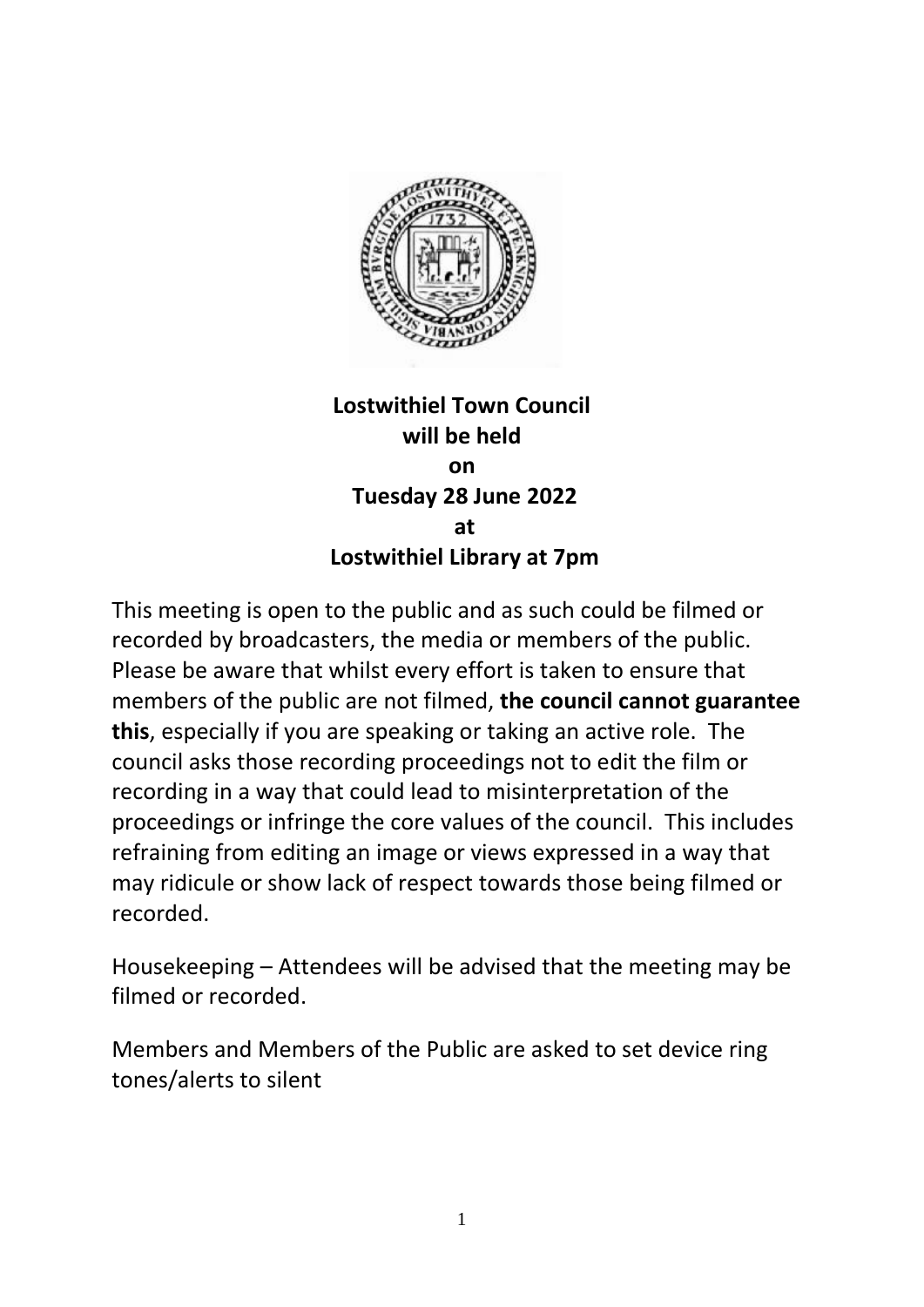## **Meeting Agenda**

- 1. Apologies to receive and accept Apologies of Absence.
- 2. To receive from Council Members any Declarations of Interest, written requests for new DPI dispensations and declarations of any gifts or hospitality.

Members are invited to declare disclosable pecuniary interests and other (non-registerable) interests in items on the agenda as required by Lostwithiel Town Council's Code of Conduct for Members and by the Localism Act 2011

3. Public Participation - Time allowed for members of the public to address the Council on matters on the agenda – Maximum time allowed 15 minutes.

Planning Applications & discussions – 'Whilst Members may express an opinion for or against the proposed development plans at this meeting Members minds are not closed and they will only come to a conclusion on whether they should support the scheme or offer an objection after they have listened to the full debate.'

- 4. To receive the minutes of the Council Meeting held on 07 June 2022.
- 5. Planning applications
	- a) To consider planning applications

**PA20/02785** Plot adjacent to No 4 Quay Street Lostwithiel Demolition of existing outbuildings and the erection of a Café (use Class A3)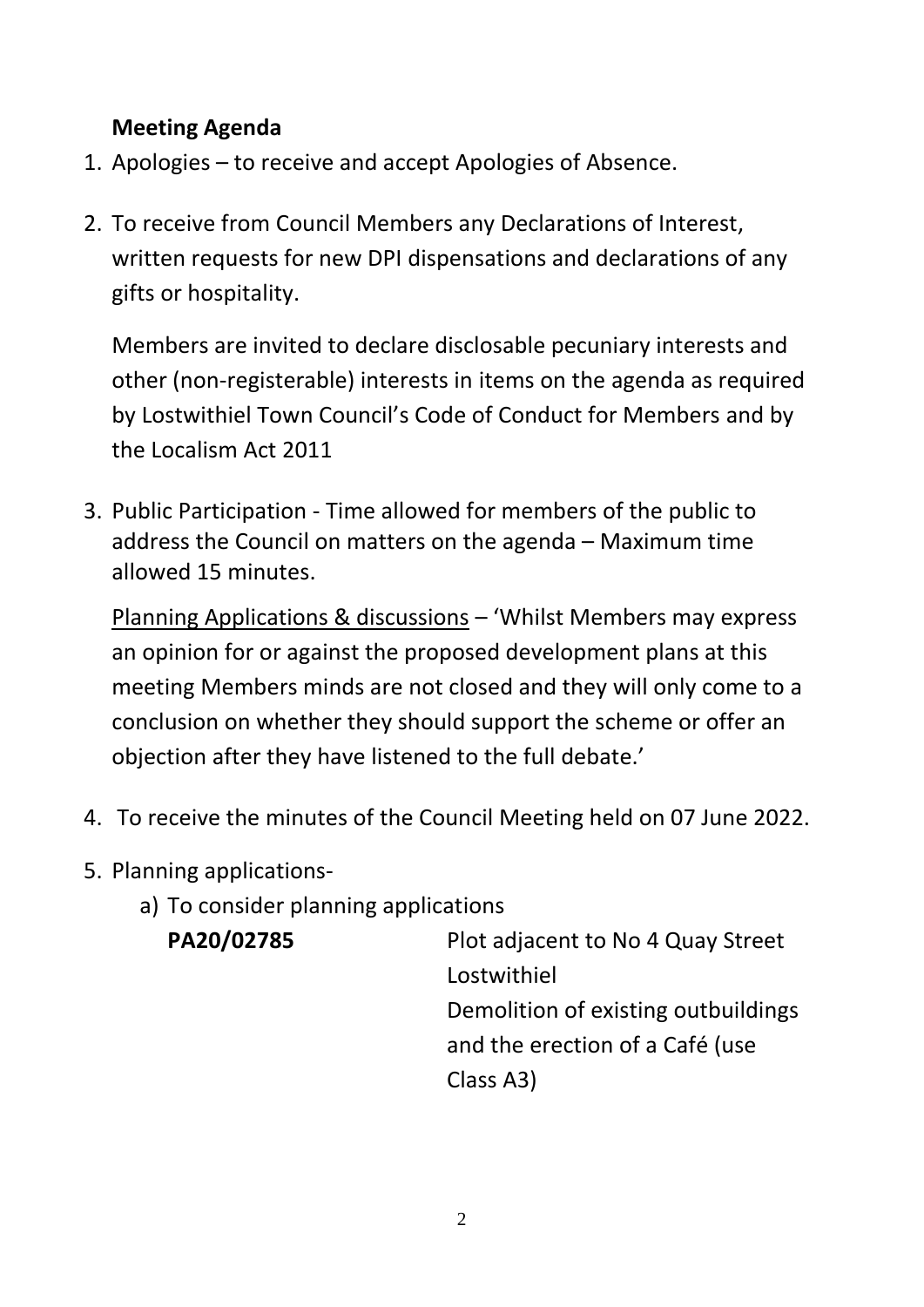| PA22/05214 | 2 Queen Street Lostwithiel<br><b>Listed Building Consent to</b><br>introduce a lime bag – rub to front<br>elevation masonry and introduce a<br>mineral paint system to lime bag-<br>rub                                                                                                                                                                 |
|------------|---------------------------------------------------------------------------------------------------------------------------------------------------------------------------------------------------------------------------------------------------------------------------------------------------------------------------------------------------------|
| PA22/05482 | The Old Hall Restormel Road<br>Lostwithiel<br>Listed Building Consent for the<br>replacement of existing single<br>glazed, metal framed windows with<br>double glazed, metal frame<br>windows                                                                                                                                                           |
| PA22/05641 | 31 Grenville Road Lostwithiel<br>Works to trees in a conservation<br>area (TCA), namely removal of<br>Copper Beech(T1)<br>As this application is for works to<br>trees in a Conservation Area, it will<br>be decided under delegated<br>authority. There is no need for<br>Lostwithiel TC to submit any<br>comments to the Local Planning<br>Authority. |

- b) To consider any planning applications received since the publication of the agenda.
- c) PA21/03338 Gillyflower Farm Lostwithiel Temporary access and use of temporary parking area and erection of new pedestrian access to Gillyflower Golf course - to consider reported potential breach of temporary planning consent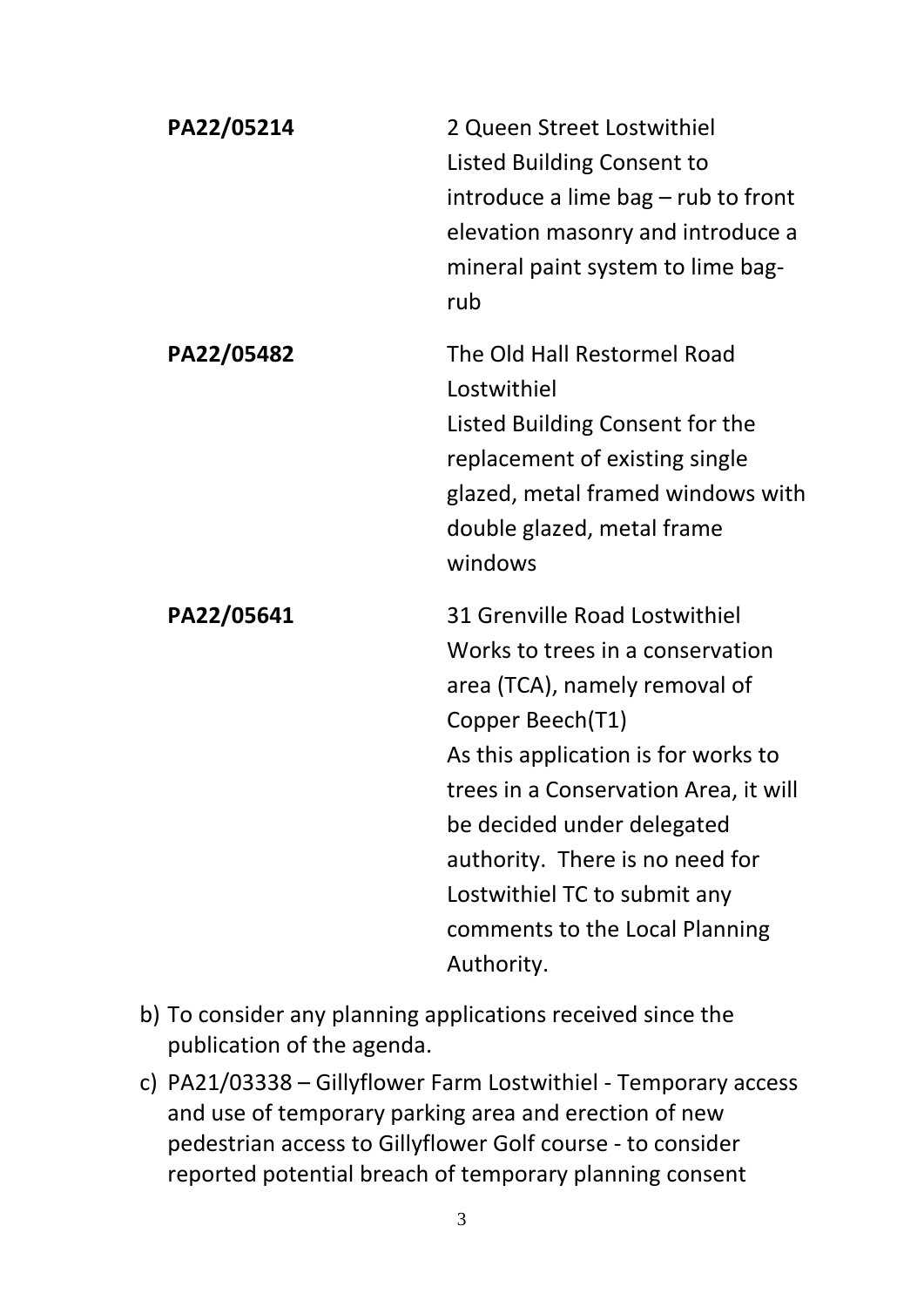- 6. Lostwithiel Town Team Cornwall Council Town Vitality Grant Offer Lostwithiel Heritage Buildings project Grant Offer – to note that the Town Team does not wish to make any amendments to the offer letter and to formally agree to act as the accountable body for the funding in accordance with the Terms & Conditions provided and to authorise the signing of the Grant Offer letter.
- 7. Lostwithiel Town Council Annual Review of Castle Hill Cemetery Fees 2022 – to consider approval of the revised fee table as drafted.
- 8. Platinum Jubilee Celebrations to consider the costs submitted for reimbursement using funds approved under minute reference **021/22** and to agree distribution.
- 9. Hire of Town Council Land request to consider the application received from Le Mistral Wine Company to hire part of the Parade.
- 10. Year End Financial Report to consider approval of the report as drafted.
- 11. Annual Budget to resolve to carry forward the earmarked reserves as listed.
- 12.Council's Fixed Asset Register Review to review the inventory of land and other assets.
- 13.Internal Audit year end 31 March 2022 to consider the Internal Auditor's report.
- 14.Local Councils, Internal Drainage Boards and other Smaller Authorities in England Annual Governance and Accountability Return 2020/21 Part 3 – to approve and authorise the signature of Section 1 Annual Governance Statement 2021/22.
- 15.Local Councils, Internal Drainage Boards and other Smaller Authorities in England Annual Governance and Accountability Return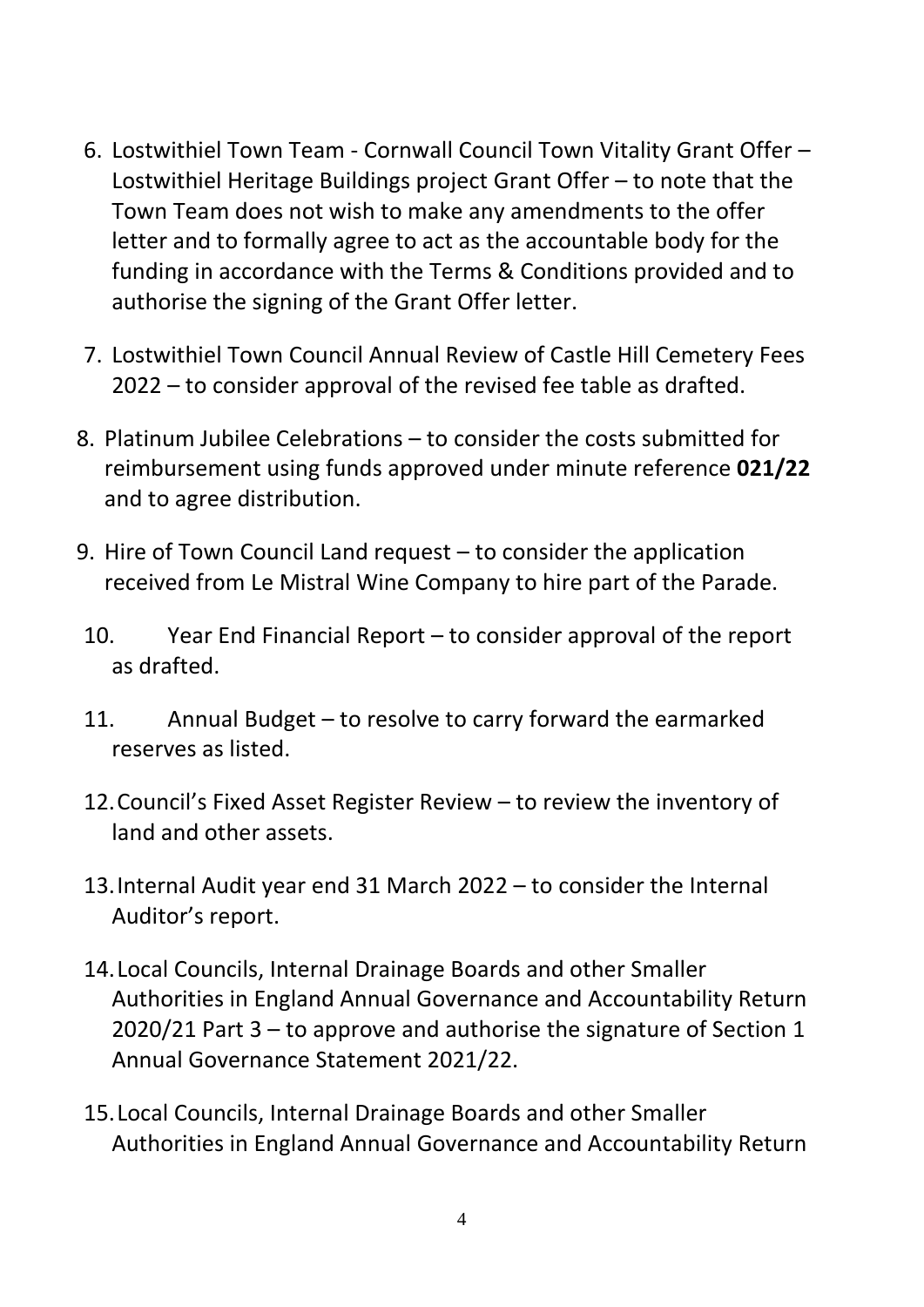2020/21 Part 2 – to approve and authorise the signature of Section 2 Accounting statements 2021/22.

- 16. Delegation to the Town Clerk to consider and approve if appropriate any amendments required to this policy.
- 17. Lostwithiel Town Council Standing Orders and Financial Regulations – to note the alterations made in accordance with minute reference **008/22**.
- 18. Lostwithiel Neighbourhood Plan to consider if in accordance with National Planning Policy Framework paragraph 33 the Town Council wishes to review the Neighbourhood Plan.
- 19.Lostwithiel Conservation Area status to consider agreeing for Councillor Barrass to make contact with the appropriate officer at Cornwall Council to find out more about the process of creating an appraisal and management plan and if appropriate invite the officer to attend a future Town Council Meeting.
- 20. 8 Pendour Park Lostwithiel to consider the correspondence received from Ocean Group and to agree a response
- 21. Platinum Jubilee Beating of the Borough Bounds to review the 2022 event, to consider whether to hold the event every four years would be an appropriate frequency and to discuss if the Council wishes to mark the next Coronation by placing new boundary stones.
- 22. Friends of Lostwithiel Skatepark to consider the suggestion put forward by Councillor Anders and to decide if the Council wishes to replace the broken benches removed by the Play Area inspector.
- 23. Pendour Park to consider if the Council wishes to replace the broken benches removed by the Play Area inspector.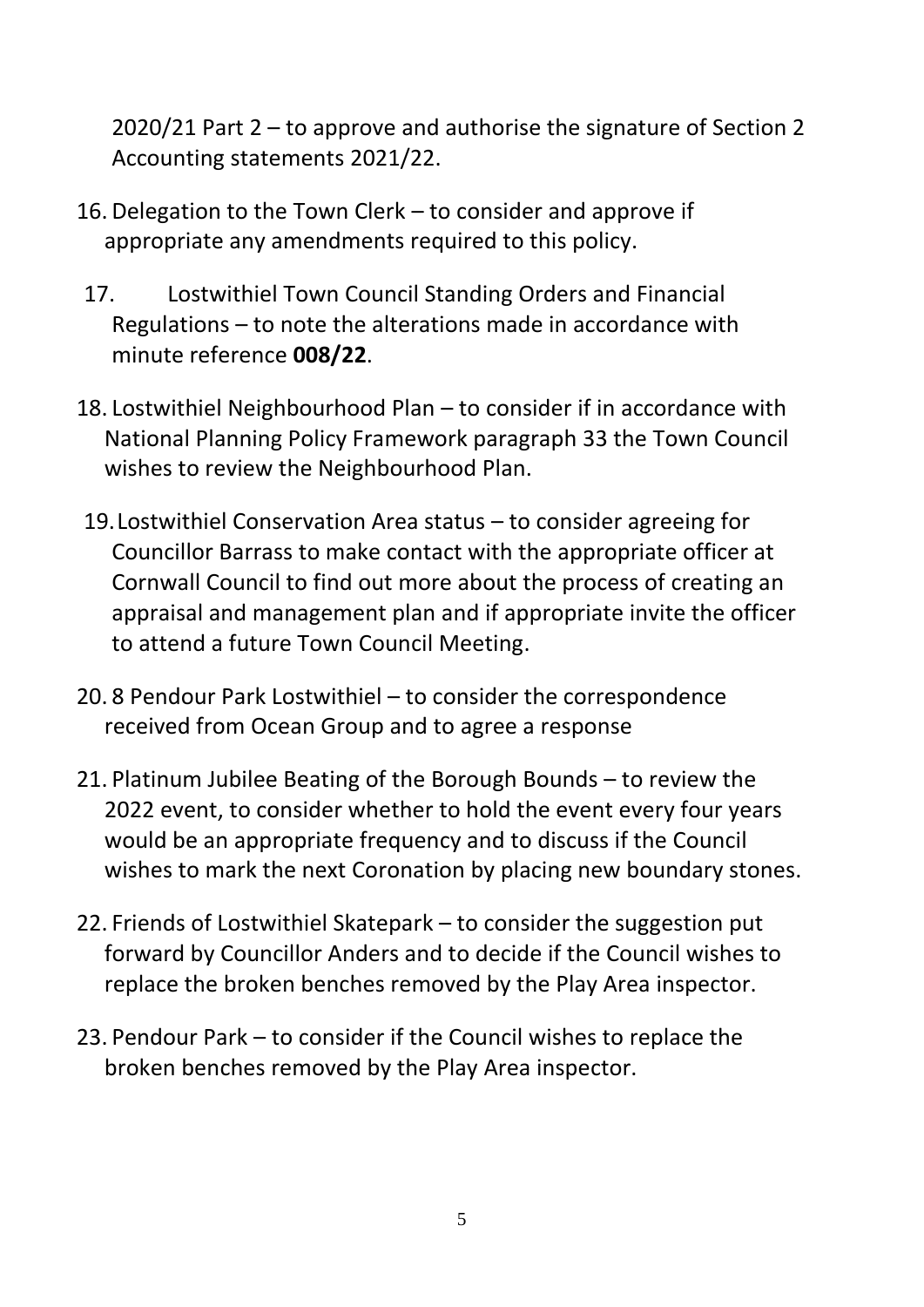- 24.Town benches to consider the photos supplied by Councillor Anders and to decide if the Town Council wishes to repair benches sited on the Highway.
- 25. New Field allotments to consider if the Council wishes to have just all paths in the new allotment field cut at a charge of £250 for an initial cut and £160 for subsequent cuts (maximum frequency 3 weeks) or if Council wishes to have the paths & all unallocated allotments cut on a maximum 3-week basis.

## 26. Accounts & Finance

a) To approve payment of the following: -

| <b>Cheque Ref</b> | <b>Payee Name</b>          |                      | <b>Amount Paid</b> |
|-------------------|----------------------------|----------------------|--------------------|
|                   | <b>Bright</b>              | <b>Bat surveys</b>   | £589.20            |
| 101832            | Environment                |                      |                    |
| 101833            | <b>Clarity Copiers Ltd</b> | Copy charges         | £40.52             |
|                   | <b>DCS Pest Control</b>    | Pest control King    | £60.00             |
| 101834            | (Cornwall) Ltd             | George V             |                    |
|                   | K Hill & Partners          | Tree works,          | £3,194.40          |
|                   | Ltd                        | fencing Shire Hall   |                    |
|                   |                            | Moor & grass         |                    |
| 101835            |                            | cutting              |                    |
|                   | A Inglefield               | Play area            | £300.00            |
| 101836            |                            | inspections          |                    |
|                   | Lostwithiel                | Meeting room hire    | £182.00            |
|                   | Community                  |                      |                    |
| 101837            | Centre                     |                      |                    |
|                   | Restormel                  | Second Island gate   | £56.03             |
|                   | <b>Property Services</b>   | hook                 |                    |
| 101838            | Ltd                        |                      |                    |
|                   | Source for                 | <b>Public toilet</b> | £129.99            |
| 101839            | <b>Business</b>            |                      |                    |
| 101840            | <b>EDF Energy</b>          | Electric             | £155.43            |
| 101841            | <b>Cornwall Council</b>    | Rates including      | £441.73            |